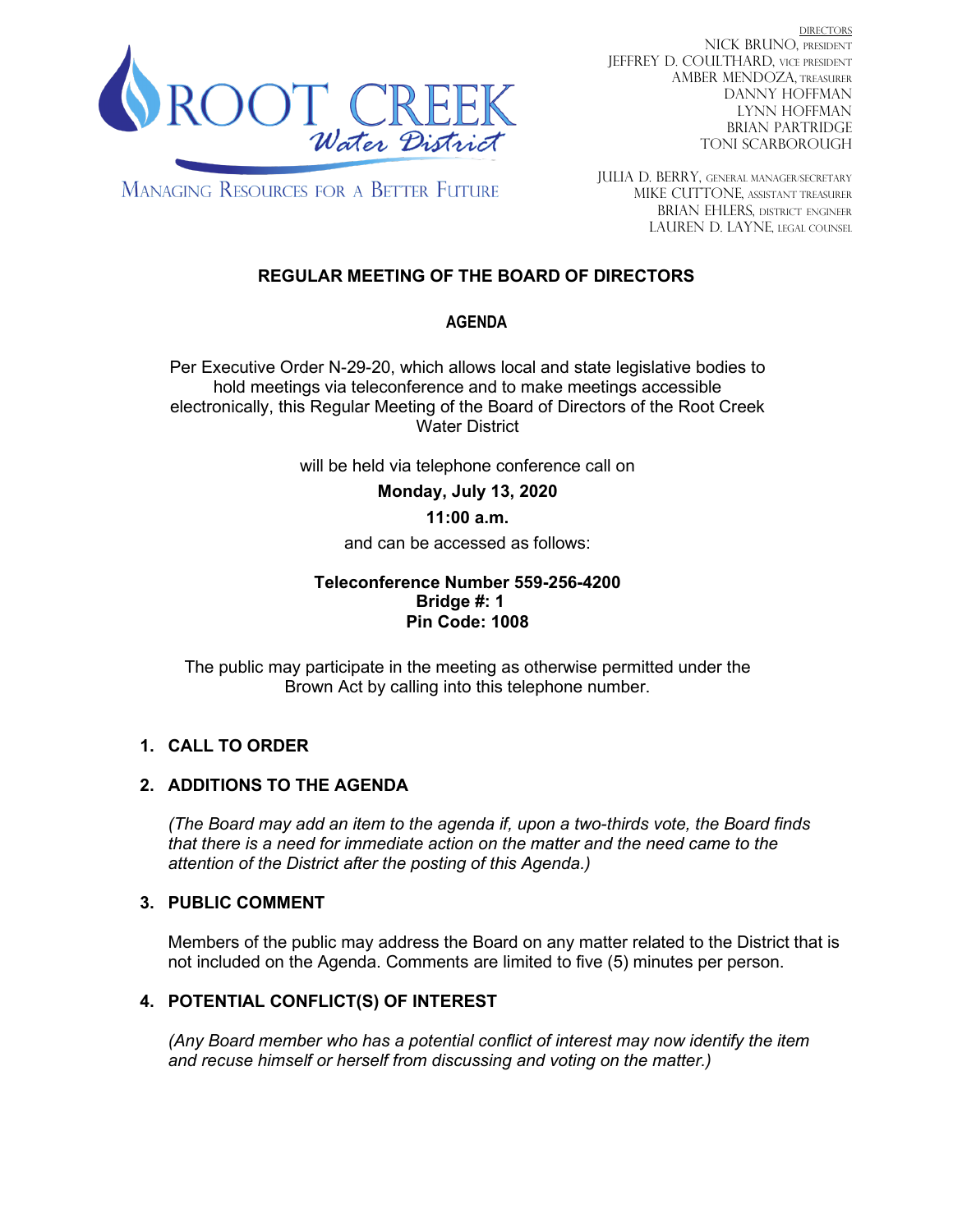#### **5. CONSENT CALENDAR** – Review and Consider for Action

- **a.** Approval of Minutes of the Regular Board Meeting on June 8, 2020
- **b.** Acceptance of monthly financial reports for the month of May 2020

#### **6. CORRESPONDENCE**

*(Members of the Board or Staff may provide comment on any timely matter related to the District that is not included on the agenda.)*

**7. BOARD ACTION ITEMS** - The Board may take action on any of the following items:

#### **NEW BUSINESS**

- **a. Appointment to Fill Board Vacancy** Review and consider taking action to appoint a director to fill the current Board vacancy. Governance Committee will make a recommendation to the Board based on applications received.
- **b. Rootcreekwd.com Website Redesign** Review and consider entering into a funding agreement with Jeffery Scott Advertising to redesign the District website, in an amount not to exceed \$6500.00 and authorize expenditure from budget account *610.02 Website*.
- **c. District Standards and Specifications –** Review and consider action to update District Standard Specifications for Public Works Improvements to include 4 inch and larger standard meter backflow installation standard detail.

## **d. Municipal Well #2 –**

- **i. Declaration of Emergency** Review and Consider action to make a declaration of emergency because of the failure of Well #2, which is used for the municipal water supply, and take action to order and install a new pump at municipal Well #2.
- **ii. Spending Authority Increase** Review and consider action to increase spending limit for General Manager to order and install pump not to exceed \$100,000.00.
- **e. Well Conversion -** Review and consider action to contract for services to convert agricultural well #276 to a municipal well not to exceed \$20,000.00.
- **8. DISTRICT ENGINEER'S REPORT -** The Board may take action on any of the following items
	- **a.** Operations Monthly Report
	- **b.** Wastewater Treatment Facility (WWTF) Status
	- **c.** Other District Matters
- **9. LEGAL COUNSEL REPORT** The Board may take action on any of the following items